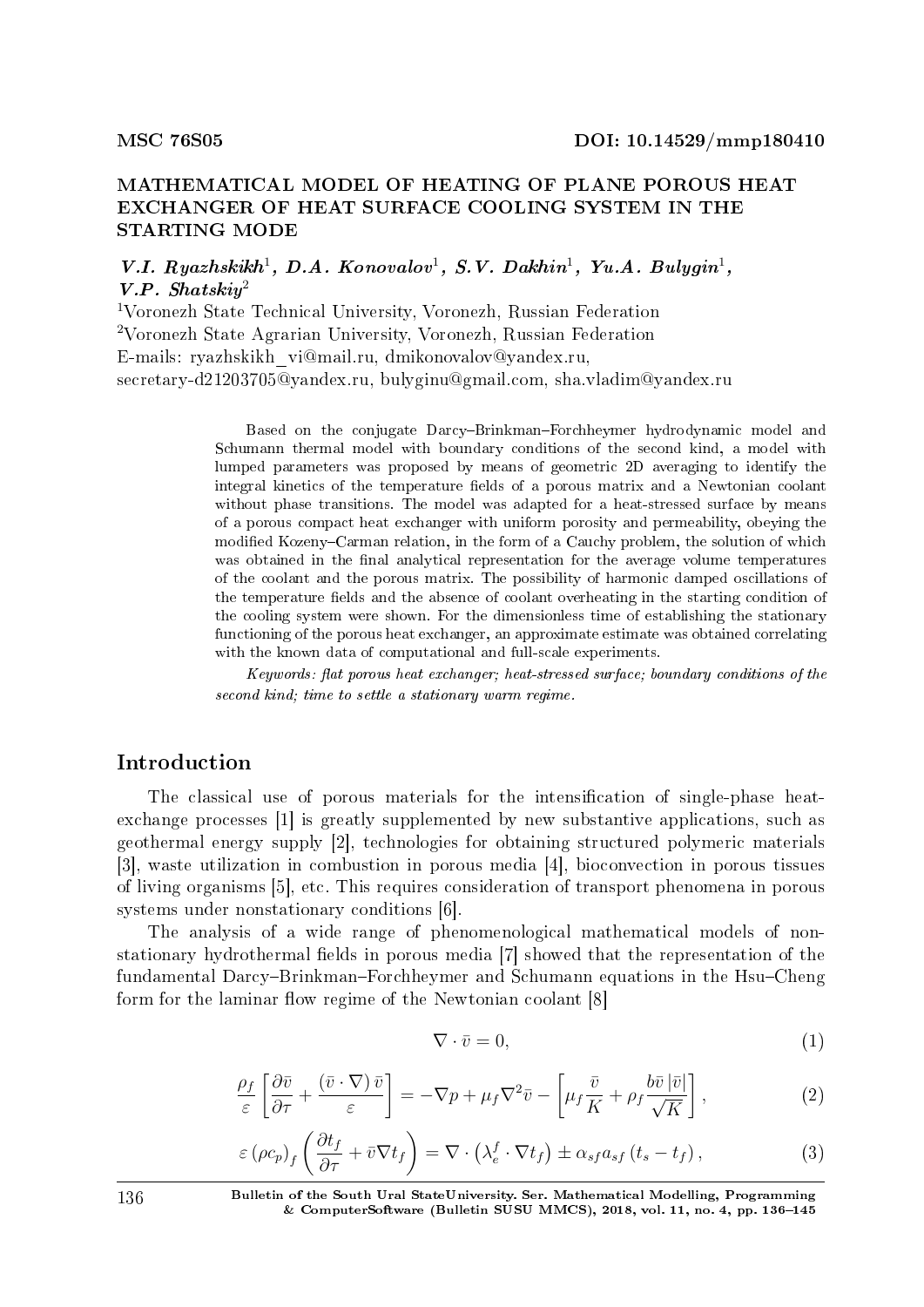$$
(1 - \varepsilon) (\rho c_p)_s \frac{\partial t_s}{\partial \tau} = \nabla (\lambda_e^s \cdot \nabla t_s) \mp \alpha_{sf} a_{sf} (t_s - t_f)
$$
\n(4)

is the most convincing when interpreting experimental data and meets the criteria of qualitative and quantitative adequacy, where  $\tau$  is time;  $(\rho, \mu, c_p)_f$  is density and dynamic viscosity of the liquid;  $\varepsilon$  is porosity;  $(\rho, c_p)_s$  is density and heat capacity of the porous skeleton;  $\bar{v}$  is a liquid velocity vector;  $\bar{g}$  is a gravitational acceleration vector;  $p$  is pressure; *K* is a permeability of the medium;  $\lambda_e^f$ ,  $\lambda_e^s$  are effective tensors of thermal conductivity coefficients of the liquid and the porous body skeleton material;  $t_f$ ,  $t_s$  are temperature of the liquid and the skeleton of the porous body;  $\alpha_{sf}$  is a coefficient of heat transfer between the liquid phase and the skeleton of the porous body;  $a_{sf}$  is a characteristic of surface area of the wetted surface in the porous medium.

For the first time the numerical analysis  $(1) - (4)$ , under the assumption of homogeneity of the porous medium, constant thermophysical characteristics and local thermal equilibrium between the liquid phase and the porous skeleton, was given in [9] for the pulsational change in the liquid velocity at the entry to the porous layer with boundary thermal conditions of the second kind. The articles in [10, 11] are devoted to the experimental study of the settling of the temperature fields in porous media, in which the laws of the formation of the thermal initial region as a function of porosity were studied. However, the question related to the duration of the heating of the porous elements was not illuminated, in spite of the continuing interest in nonstationary processes in porous media [12].

## 1. Problem Statement and Synthesis of the Model

We consider a flat porous element in the  $2 - D$  format in the Cartesian coordinate system with the origin at the edge of the lower bounding plane, which is heat-generating with the heat flux density  $q_0$ . The longitudinal coordinate x is directed along the flow of the heat carrier (with known values of its velocity in the input section  $u_0 = \text{const}$  and its temperature  $t_0 = \text{const}$ , the transverse coordinate is perpendicular to the heat-generating plane. The porous medium is bounded by the heat-insulating surface located parallel to the heat-generating plane at the distance *h* (the surfaces bounding the porous medium are impenetrable for the coolant). Under the same assumptions as in [9], but refusing to simplify  $t_f = t_s$ , the system of equations  $(1) - (4)$  in the dimensionless form can be written as [13]

$$
\frac{\partial U}{\partial X} + \frac{\partial V}{\partial Y} = 0,\t\t(5)
$$

$$
\frac{\partial U}{\partial \theta} + U \frac{\partial U}{\partial X} + V \frac{\partial U}{\partial Y} = -\frac{\partial P}{\partial X} + \frac{1}{\text{Re}} \left( \frac{\partial^2 U}{\partial X^2} + \frac{\partial^2 U}{\partial Y^2} \right) - \left( \frac{1}{\text{Re} \cdot \text{Da}} + \frac{B}{\sqrt{\text{Da}}} \sqrt{U^2 + V^2} \right) U, \tag{6}
$$

$$
\frac{\partial V}{\partial \theta} + U \frac{\partial V}{\partial X} + V \frac{\partial V}{\partial Y} = -\frac{\partial P}{\partial Y} + \frac{1}{\text{Re}} \left( \frac{\partial^2 V}{\partial X^2} + \frac{\partial^2 V}{\partial Y^2} \right) - \left( \frac{1}{\text{Re} \cdot \text{Da}} + \frac{B}{\sqrt{\text{Da}}} \sqrt{U^2 + V^2} \right) V, (7)
$$

$$
\frac{1}{\varepsilon} \frac{\partial T_f}{\partial \theta} + U \frac{\partial T_f}{\partial X} + V \frac{\partial T_f}{\partial Y} = \frac{1}{\text{Pr} \cdot \text{Pe}} \left( \frac{\partial^2 T_f}{\partial X^2} + \frac{\partial^2 T_f}{\partial Y^2} \right) + \frac{\text{Nu } p \cdot \text{Re}}{\text{Pr} \cdot \text{Re } \frac{2}{p}} \left( \Lambda T_s - T_f \right), \tag{8}
$$

$$
(1 - \varepsilon) \operatorname{Lu} \cdot \operatorname{Pr} \cdot \operatorname{Re} \frac{\partial T_s}{\partial \theta} = \frac{\partial^2 T_s}{\partial X^2} + \frac{\partial^2 T_s}{\partial Y^2} - \operatorname{Nu} \left( \frac{\operatorname{Re}}{\operatorname{Re} \left( \frac{\partial T_s}{\partial X} - T_f \right)} \right) \tag{9}
$$

Вестник ЮУрГУ. Серия «Математическое моделирование

и программирование≫ (Вестник ЮУрГУ ММП). 2018. T. 11, № 4. C. 136–145

137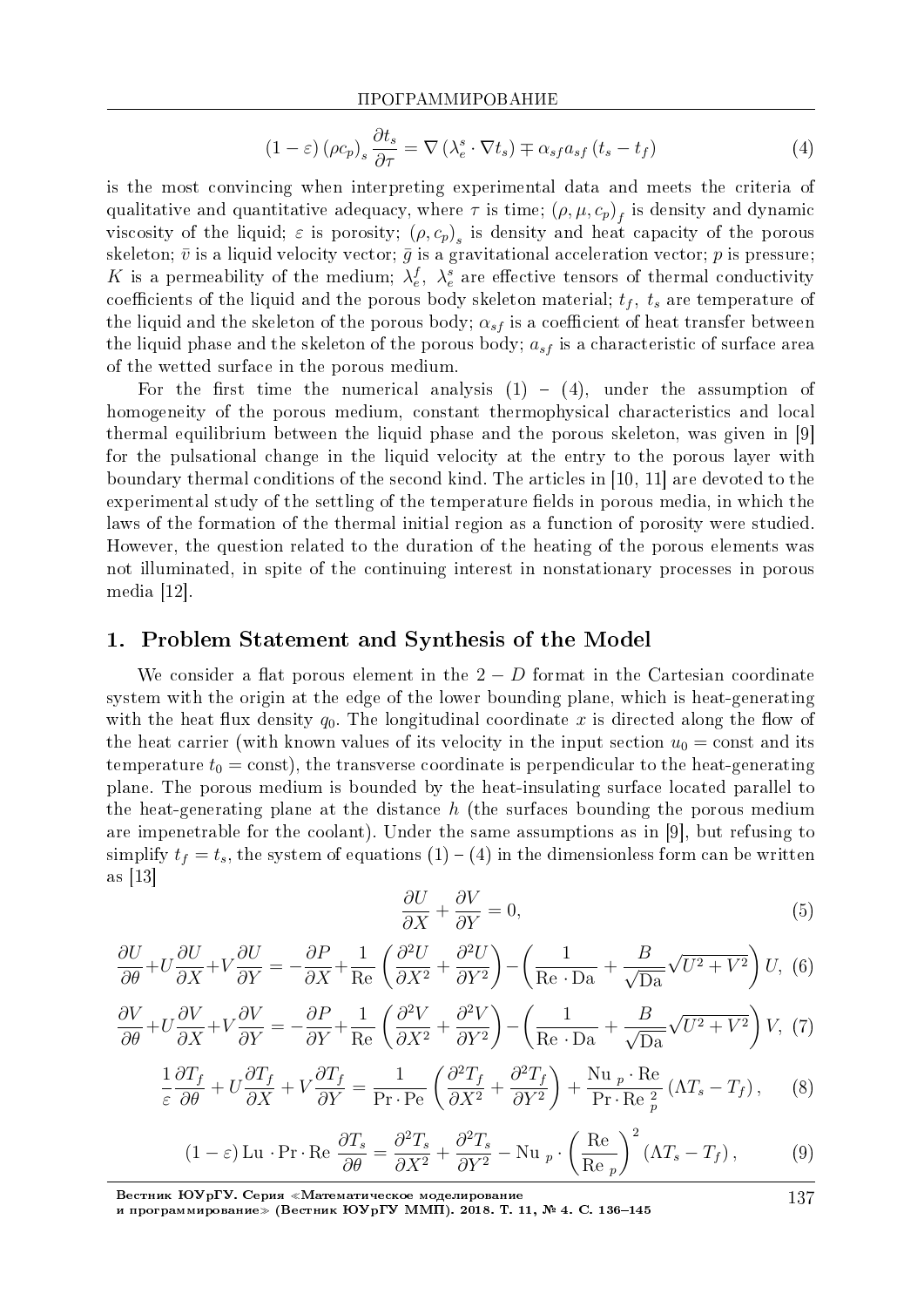where  $\theta = u_0 \tau / (\varepsilon h)$ ;  $X = x/h$ ;  $Y = y/h$ ;  $U = u/u_0$ ;  $V = v/u_0$ ;  $u, v$  are components of the liquid velocity vector  $\bar{v}$ ;  $P = \varepsilon^2 p / (\rho_f u_0^2)$ ;  $B = \varepsilon^2 b$ ; *b* is the Forchheymers factor;  $T_f = \lambda_e^f (t_f - t_0) / (q_0 h)$ ;  $T_s = \lambda_e^s (t_s - t_0) / (q_0 h)$ ;  $\Lambda = \lambda_e^f / \lambda_e^s$ ;  $\text{Re} = p_f u_0 h / (\mu_f \varepsilon^2)$  is Reynolds number;  $\text{Re} p = \rho_f u_0 d_p / [6(1-\varepsilon) \mu_f]$  is pore Reynolds number; Da =  $K/h^2$  is Darcy number; Pr =  $\varepsilon (\rho c_p)_f \mu_f/(\lambda_e^f \rho_f)$  is Prandtl number; Nu  $_p = \alpha_{sf} d_p / \lambda_e^f$  is pore Nusselt number;  $d_p$  is a characteristic size of the extraporate space; Lu =  $\lambda_e^f$  $\left[\left(\rho c_p\right)_f\right]$   $\left[\left(\lambda_e^s\right)\left(\rho c_p\right)_s\right]$  is modified Lykov criterion characterizing the diffusion of heat in the liquid with respect to the diffusion of heat in the skeleton of a porous medium.

The hypothesis of a unidirectional flow of a coolant in the laminar regime [13], taking into account the fact that the diffusion of heat in the transverse direction of the porous layer is substantially greater than in the longitudinal one  $(\partial T_{f,s}^2/\partial Y^2 \gg \partial T_{f,s}^2/\partial X^2)$ [14], allows to write the system  $(5) - (9)$  in the simplified form

$$
\frac{1}{\varepsilon} \frac{\partial T_f}{\partial \theta} + \frac{\partial T_f}{\partial X} = \frac{1}{\text{Re} \cdot \text{Pr}} \frac{\partial T_f^2}{\partial Y^2} + \frac{\text{Nu }_p \text{Re}}{\text{Re }_{p}^2 \cdot \text{Pr}} \left( \Lambda T_s - T_f \right),\tag{10}
$$

$$
(1 - \varepsilon) \operatorname{Lu} \operatorname{Re} \cdot \operatorname{Pr} \frac{\partial T_s}{\partial \theta} = \frac{\partial^2 T_s}{\partial Y^2} - \operatorname{Nu} \left( \frac{\operatorname{Re}}{\operatorname{Re} \left( \frac{\operatorname{Re}}{\operatorname{Re} \left( \frac{\operatorname{Re}}{\operatorname{Re} \left( \frac{\operatorname{Re}}{\operatorname{Re} \left( \frac{\operatorname{Re}}{\operatorname{Re} \left( \frac{\operatorname{Re}}{\operatorname{Re} \left( \frac{\operatorname{Re}}{\operatorname{Re} \left( \frac{\operatorname{Re}}{\operatorname{Re} \left( \frac{\operatorname{Re}}{\operatorname{Re} \left( \frac{\operatorname{Re} \left( \frac{\operatorname{Re}}{\operatorname{Re} \left( \frac{\operatorname{Re} \left( \frac{\operatorname{Re} \left( \frac{\operatorname{Re} \left( \frac{\operatorname{Re} \left( \frac{\operatorname{Re} \left( \frac{\operatorname{Re} \left( \frac{\operatorname{Re} \left( \frac{\operatorname{Re} \left( \frac{\operatorname{Re} \left( \frac{\operatorname{Re} \left( \frac{\operatorname{Re} \left( \frac{\operatorname{Re} \left( \frac{\operatorname{Re} \left( \frac{\operatorname{Re} \left( \frac{\operatorname{Re} \left( \frac{\operatorname{Re} \left( \frac{\operatorname{Re} \left( \frac{\operatorname{Re} \left( \frac{\operatorname{Re} \left( \frac{\operatorname{Re} \left( \frac{\operatorname{Re} \left( \frac{\operatorname{Re} \left( \frac{\operatorname{Re} \left( \frac{\operatorname{Re} \left( \frac{\operatorname{Re} \left( \frac{\operatorname{Re} \left( \frac{\operatorname{Re} \left( \frac{\operatorname{Re} \left( \frac{\operatorname{Re} \left( \frac{\operatorname{Re} \left( \frac{\operatorname{Re} \left( \frac{\operatorname{Re} \left( \frac{\operatorname{Re} \left( \frac{\operatorname{Re} \left( \frac{\operatorname{Re} \left( \frac{\operatorname{Re} \left( \frac{\operatorname{Re} \left( \frac{\operatorname{Re} \left( \frac{\operatorname{Re} \left( \frac{\operatorname{Re} \left( \frac{\operatorname{Re} \left( \frac{\operatorname{Re} \left( \frac{\operatorname{Re} \left( \frac{\operatorname{Re} \left( \frac{\operatorname{Re} \left( \frac{\operatorname{Re} \left( \frac{\operatorname{Re
$$

with the thermal boundary conditions corresponding to the formulation of the problem

$$
T_f(X, Y, 0) = T_s(X, Y, 0) = 0,\t(12)
$$

$$
\frac{\partial T_f(X,0,\theta)}{\partial Y} = \frac{\partial T_s(X,0,\theta)}{\partial Y} = -1,\tag{13}
$$

$$
\frac{\partial T_f(X,1,\theta)}{\partial Y} = \frac{\partial T_s(X,1,\theta)}{\partial Y} = 0.
$$
\n(14)

When  $Da \rightarrow 0$ , which corresponds to the maximum possible values of the heat transfer interphase [15], the liquid velocity profile in the porous layer is close to the ideal displacement regime, i.e.  $U \approx 1$ , which leads to the further simplification of system (10) – (14), since there is no need to solve the hydrodynamic problem.

The transition from the model with distributed parameters  $(10) - (14)$  to the model with lumped parameters is carried out according to the rule of geometric averaging

$$
\overline{\overline{T}}_{f,s}(\theta) = \frac{1}{L} \int\limits_0^1 \int\limits_0^L T_{f,s}(X,Y,\theta) dX dY,
$$

where  $L = l/h$ , *l* is a length of the porous heat exchanger. As a result, we obtain the Cauchy problem for the system of ordinary differential equations of the first order

$$
\frac{d\overline{T}_f}{d\theta} = \frac{\varepsilon}{\Pr \operatorname{Re}} + \varepsilon \frac{\operatorname{Nu} \, p \operatorname{Re}}{\Pr \operatorname{Re} \, \frac{2}{p}} \Lambda \overline{\overline{T}}_s - \left(\frac{\varepsilon}{L} + \varepsilon \frac{\operatorname{Nu} \, p \operatorname{Re}}{\Pr \operatorname{Re} \, \frac{2}{p}}\right) \overline{\overline{T}}_f,\tag{15}
$$

$$
\frac{d\overline{\overline{T}}_s}{d\theta} = \frac{1}{(1-\varepsilon)\operatorname{Lu}\Pr\operatorname{Re}} - \frac{\operatorname{Nu} \, _p \operatorname{Re}}{(1-\varepsilon)\operatorname{Lu}\Pr\operatorname{Re} \, _p^2} \Lambda \overline{\overline{T}}_s + \frac{\operatorname{Nu} \, _p \operatorname{Re}}{(1-\varepsilon)\operatorname{Lu}\Pr\operatorname{Re} \, _p^2} \Lambda \overline{\overline{T}}_f, \qquad (16)
$$

$$
\overline{\overline{T}}_{s}(0) = \overline{\overline{T}}_{f}(0) = 0. \qquad (17)
$$

138 Bulletin of the South Ural State University. Ser. Mathematical Modelling, Programming & Computer Software (Bulletin SUSU MMCS), 2018, vol. 11, no. 4, pp. 136-145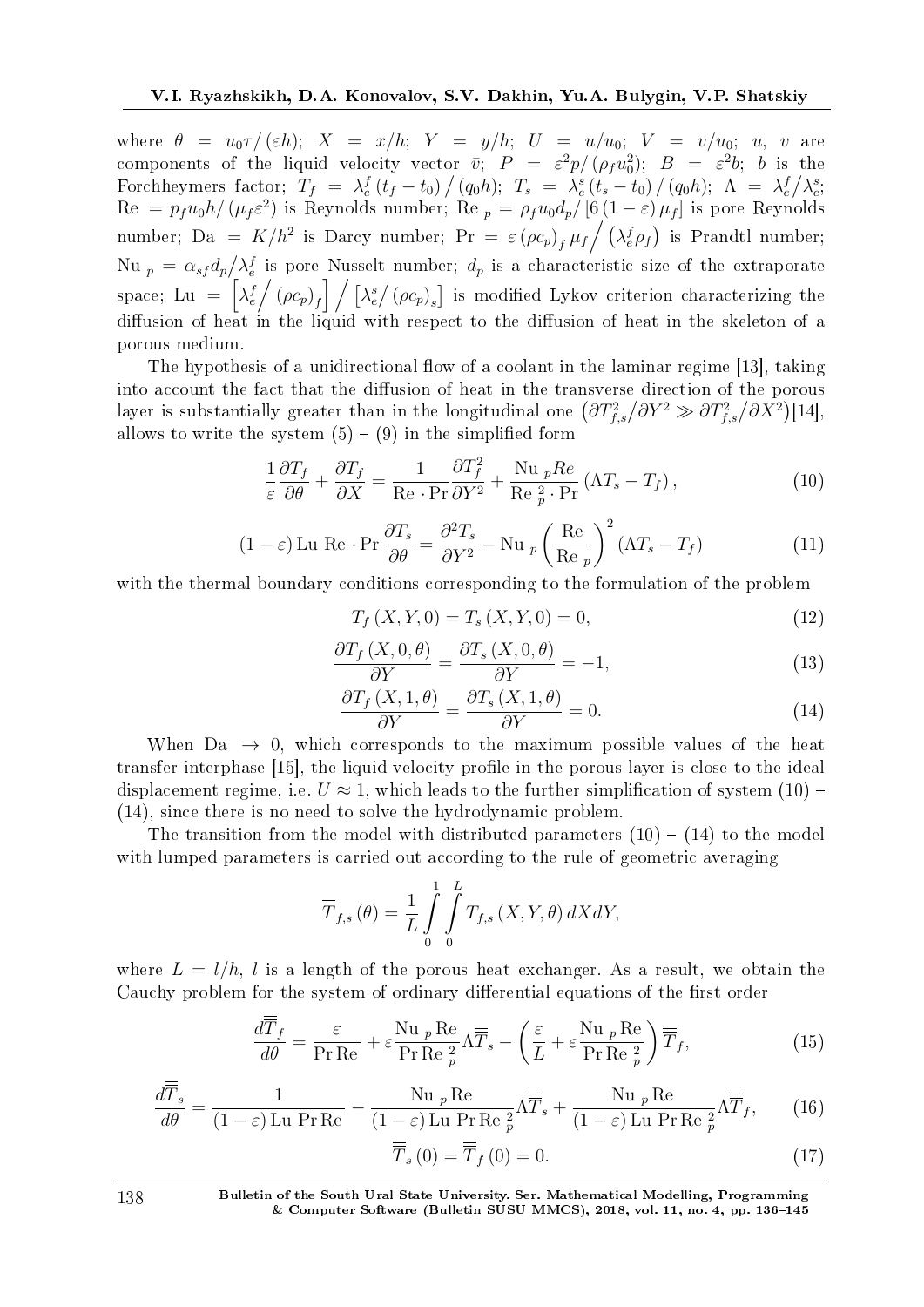## 2. Closing Relations

The classical physical model of porous media, as a rule, is presented in the form of dense packing of spheres [16], the voids of which are interconnected and completely filled with liquid, with only two phases: a liquid and a porous non-deformable skeleton. As the thermophysical parameters in  $(15) - (17)$  are homogeneous in space coordinates and do not depend on the temperature, they can be calculated from the relations [17]:

$$
a_{sf} = 6(1 - \varepsilon) / d_p,
$$
\n(18)

$$
\alpha_{sf} = \lambda_f \left[ 2 + 1, 1 \text{Pr}^{0^{1/3}} \left( \rho_f u_0 d_p / \mu_f \right)^{0,6} \right] / d_p, \tag{19}
$$

where  $Pr^0 = \mu_f c_{pf} / \lambda_f$ ;  $\lambda_f$  is heat conductivity of the liquid;

$$
\lambda_e^f = \left[ \varepsilon + (0, 1 \div 0, 5) \Pr^{0^{1/3}} \left( \rho_f u_0 d_p / \mu_f \right) \right] \lambda_f, \tag{20}
$$

$$
\lambda_e^s = (1 - \varepsilon) \lambda_s,\tag{21}
$$

where  $\lambda_s$  is heat conductivity of the skeleton of the porous medium;  $d_p$  is numberaverage diameter of spherical particles in the porous layer. The dimensionless parameters in  $(15) - (17)$  on the basis of  $(18) - (21)$  can be defined as follows:  $\text{Re} = \text{Re}^{0}/\varepsilon^{2}$ ,  $\text{Re} p = \text{Re}^{0}/[6(1-\varepsilon)], \text{ Pr} = \varepsilon \text{Pr}^{0}/(\varepsilon + 0.3 \text{Pr}^{0} \text{Re}^{0}), \text{ Nu} p =$ <br> $\text{(2, 1, 1, Pr^{0^{1/3}} \text{Re}^{3/5})}/(\varepsilon + 0.3 \text{Pr}^{0} \text{Re}^{0})$ , where  $\text{Re}^{0} = \varepsilon$  is  $h/u$ .  $\text{Re}^{0} = \varepsilon$  is  $d/u$ .  $2 + 1$ ,  $1Pr^{0^{1/3}}$ Re  $_p^{3/5}$  $\int$  / ( $\varepsilon$  + 0, 3Pr<sup>0</sup>Re<sub>p</sub><sup>0</sup>), where Re<sup>0</sup> =  $\rho_f u_0 h / \mu_f$ , Re<sub>p</sub><sup>0</sup> =  $\rho_f u_0 d_p / \mu_f$ .

### 3. Solutions

The change in the temperatures of the coolant and the skeleton of the porous medium from the dimensionless time is obtained by means of the one-sided integral Laplace transform [18]

$$
\left[\gamma \Lambda B + \varepsilon \left(L^{-1} + B\right)\right]^2 < 4\varepsilon \gamma \Lambda B \left(L^{-1} + 2B\right),
$$
\n
$$
\overline{T}_f(\theta) = \varepsilon A \left\{ \frac{1}{\omega} \left[ \frac{\left(a + \gamma \Lambda B\right)^2 + \omega^2}{a^2 + \omega^2} \right]^{0,5} \exp\left(a\theta\right) \sin\left(\omega\theta + \arctg\frac{\omega}{a + \gamma \Lambda B} - \arctg\frac{\omega}{a}\right) + \frac{\gamma \Lambda B}{a^2 + \omega^2} \right\} + \varepsilon \gamma \Lambda AB \left[ \frac{1}{\omega} \left(\frac{1}{a^2 + \omega^2}\right)^{0,5} \exp\left(a\theta\right) \sin\left(\omega\theta - \arctg\frac{\omega}{a}\right) + \frac{1}{a^2 + \omega^2} \right],
$$
\n
$$
\overline{\overline{T}}_s(\theta) = \gamma A \left\{ \frac{1}{\omega} \left\{ \frac{\left[a + \varepsilon \left(L^{-1} + B\right)\right]^2 + \omega^2}{a^2 + \omega^2} \right\}^{0,5} \exp\left(a\theta\right) \sin\left(\omega\theta + \arctg\frac{\omega}{a + \varepsilon \left(L^{-1} + B\right)} - \arctg\frac{\omega}{a}\right) + \frac{\varepsilon \left(L^{-1} + B\right)}{a^2 + \omega^2} \right\} + \varepsilon \gamma AB \left[ \frac{1}{\omega} \left(\frac{1}{a^2 + \omega^2}\right)^{0,5} \exp\left(a\theta\right) \sin\left(\omega\theta - \arctg\frac{\omega}{a}\right) + \frac{1}{a^2 + \omega^2} \right],
$$

when  $[\gamma \Lambda B + \varepsilon (L^{-1} + B)]^2 = 4\varepsilon \gamma \Lambda B (L^{-1} + 2B)$ ,

$$
\overline{\overline{T}}_f(\theta) = \frac{2\varepsilon\gamma\Lambda AB}{s_0^2} \left\{ 1 + \left[ -1 + s_0 \left( 1 + \frac{s_0}{2\gamma\Lambda B} \right) \theta \right] \exp(s_0\theta) \right\},
$$
\n
$$
\overline{\overline{T}}_s(\theta) = \frac{\varepsilon\gamma A (L^{-1} + 2B)}{s_0^2} \left\{ 1 + \left[ -1 + s_0 \left( 1 + \frac{s_0}{\varepsilon (L^{-1} + 2B)} \right) \theta \right] \exp(s_0\theta) \right\},
$$

Вестник ЮУрГУ. Серия «Математическое моделирование

и программирование≫ (Вестник ЮУрГУ ММП). 2018. T. 11, № 4. C. 136–145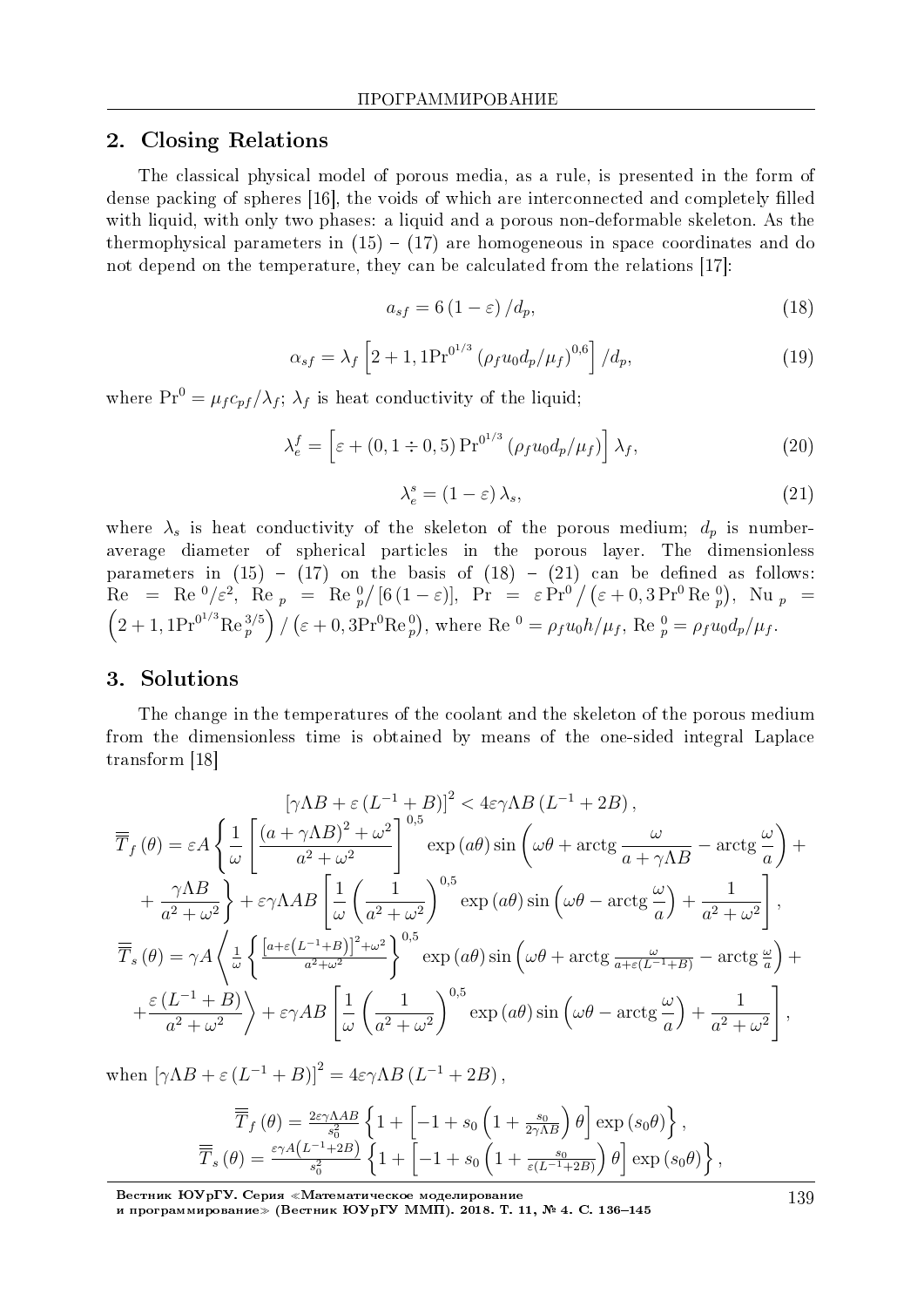when

$$
\left[\gamma \Lambda B + \varepsilon \left(L^{-1} + B\right)\right]^2 > 4\varepsilon \gamma \Lambda B \left(L^{-1} + 2B\right),\tag{22}
$$

$$
\overline{\overline{T}}_f(\theta) = \frac{2\varepsilon\gamma\Lambda AB}{s_1s_2} + \frac{\varepsilon As_1 + 2\varepsilon\gamma\Lambda AB}{s_1\left(s_1 - s_2\right)}\exp\left(s_1\theta\right) + \frac{\varepsilon As_2 + 2\varepsilon\gamma\Lambda AB}{s_2\left(s_2 - s_1\right)}\exp\left(s_2\theta\right),\tag{23}
$$

$$
\overline{\overline{T}}_s(\theta) = \frac{2\varepsilon\gamma A (L^{-1} + 2B)}{s_1 s_2} + \frac{\gamma As_1 + \varepsilon\gamma A (L^{-1} + 2B)}{s_1 (s_1 - s_2)} \exp(s_1 \theta) + \frac{\gamma As_2 + \varepsilon\gamma A (L^{-1} + 2B)}{s_2 (s_2 - s_1)} \exp(s_2 \theta),
$$
\n(24)

where 
$$
A = 1/(\Pr \cdot \text{Re})
$$
;  $B = \text{Nu}_p \text{Re} / (\Pr \cdot \text{Re}_p^2)$ ,  $\gamma = 1/[(1-\varepsilon)\text{Lu}]$ ,  $\omega = \sqrt{4\varepsilon\gamma\Lambda B (L^{-1} + 2B) - [\gamma\Lambda B + \varepsilon (L^{-1} + B)]^2}$ ,  $s_0 = -[\gamma\Lambda B + \varepsilon (L^{-1} + B)]/2$ ,

$$
s_1 = s_0 + \sqrt{s_0^2 - 4\varepsilon \gamma \Lambda B (L^{-1} + 2B)}, s_2 = s_0 - \sqrt{s_0^2 - 4\varepsilon \gamma \Lambda B (L^{-1} + 2B)}.
$$

## 4. Computing Experiment

Let's consider the real situation. Let the porous layer consists of dense packing of identical copper ball elements with the diameter  $d_p = 0, 5 \cdot 10^{-3}$ m, and  $\varepsilon = 0, 4$ ;  $h = 0, 01$ m;  $l = 0,02$ m. Thermophysical characteristics of the coolant are close to water, then  $\rho_f = 1000$  $\log/m^3$ ;  $\rho_s = 2700 \text{ kg/m}^3$ ;  $\mu_f = 5 \cdot 10^{-4} \text{ Pa·s}; c_{\rho f} = 4190 \text{ J/(kg·K)}$ ;  $c_{ps} = 880 \text{J/(kg·K)}$ ;  $\lambda_f = 0.68 \text{ W/(m·K)}$ ;  $\lambda_s = 211 \text{ W/(m·K)}$ . The values of the determining parameters are given in Table.

| $Re_0$ | Рr    | $Re_p$ | Re       | Γū    |       | $Nu_n$ |
|--------|-------|--------|----------|-------|-------|--------|
| 20     | 0.930 | 0,278  | 125      | 0,004 | 0.007 | 2,719  |
| 100    | 0.245 | 1,389  | 625      | 0,015 | 0,027 | 1.235  |
| 200    | 0,128 | 2,778  | $1250\,$ | 0,029 | 0,052 | 0.868  |

Table

The dimensionless form of recording the equations of the mathematical model allows to abstract from the specific value of the heat flux released by the cooled heat-stressed surface. The results of the calculations show (Fig. 1) that with an increase in the Reynolds number, the dimensionless time of establishment of the stationary regime increases. However, in denominate quantity, it decreases, as value  $u_0$  grows faster than  $\theta$ . This means that a larger flow of the coolant through a porous element leads to an early onset of a stationary regime, which is consistent with physical concepts of heat transfer in porous media.

The local maximum of the temperature of the porous skeleton is explained by the fact that the coolant is present in the region adjacent to the inlet for some time. At the same time, the heat comes from the heat-generating surface by the mechanism of thermal conductivity into the skeleton itself, which is still free from the coolant, which causes the increase in its temperature. With the complete passage of the coolant through the porous element, the temperature of the skeleton decreases and approaches the stationary value. For the coolant temperature, there is no such a regularity. Thus, the proposed model makes it possible to answer the question of the impossibility of the impact of overheating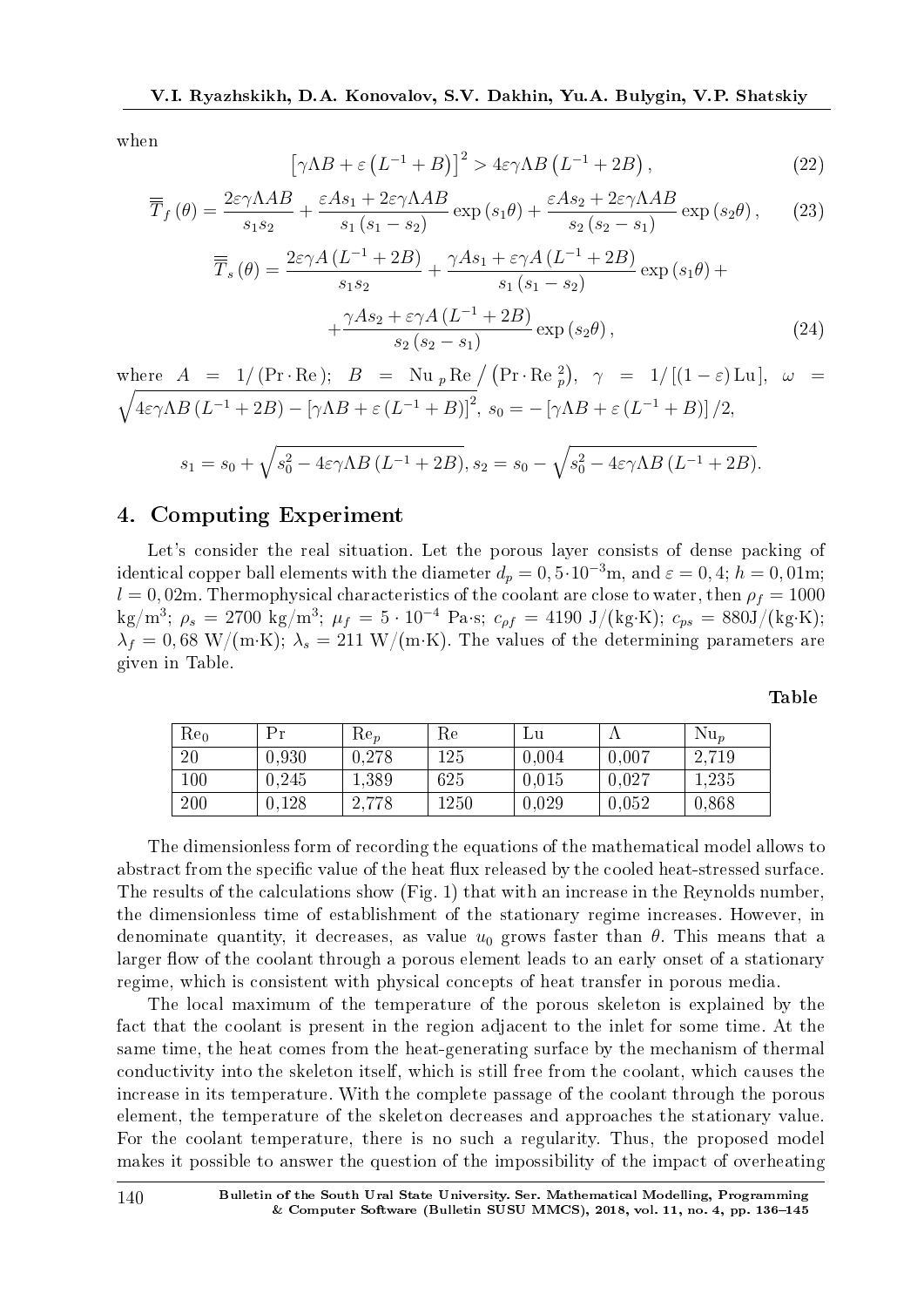

Fig. 1. Dynamics of the temperatures of the coolant and the porous heat-exchange element when the heat-stressed surface is cooled for different Reynolds numbers of the inlet coolant flow:  $a - 20$ ;  $b - 2$ ;  $c - 5$ ;  $1 - T_f$ ;  $2 - T_s$ 

of the porous skeleton in the starting condition on the creation of the conditions for the phase transition in the coolant.

The increase in porosity (Fig. 2) leads to the increase in the dimensionless and real transition time, since in this case, the Reynolds number for the interskeleton space decreases and in addition the transition temperature naturally increases.



Fig. 2. Dynamics of the temperatures of the coolant and the porous heat exchange element at  $\text{Re } \theta = 20 \text{ and } \varepsilon = 0, 5: 1$  $-T_f$ ; 2 –  $T_s$ 

Fig. 3. Dynamics of the temperatures of the coolant and the porous heat exchange element at Re  $_0$  = 200 and  $d_p = 3 \cdot 10^{-5}$ : 1 -  $T_f$ ; 2 -*Ts*

Fig. 4. Dynamics of the temperatures of the coolant and the porous heat exchange element at Re  $_0$  = 200 and  $h = 0,02m: 1 - T_f; 2 - T_s$ 

Reducing the dispersion of the particles in the porous element shortens the transition time and reduces the temperature of the coolant and the porous skeleton by increasing the surface area of the heat transfer (Fig. 3).

The increase in the thickness of the porous layer leads to the decrease in the temperature of the coolant and the porous skeleton with the reduction in the transition time (Fig. 4).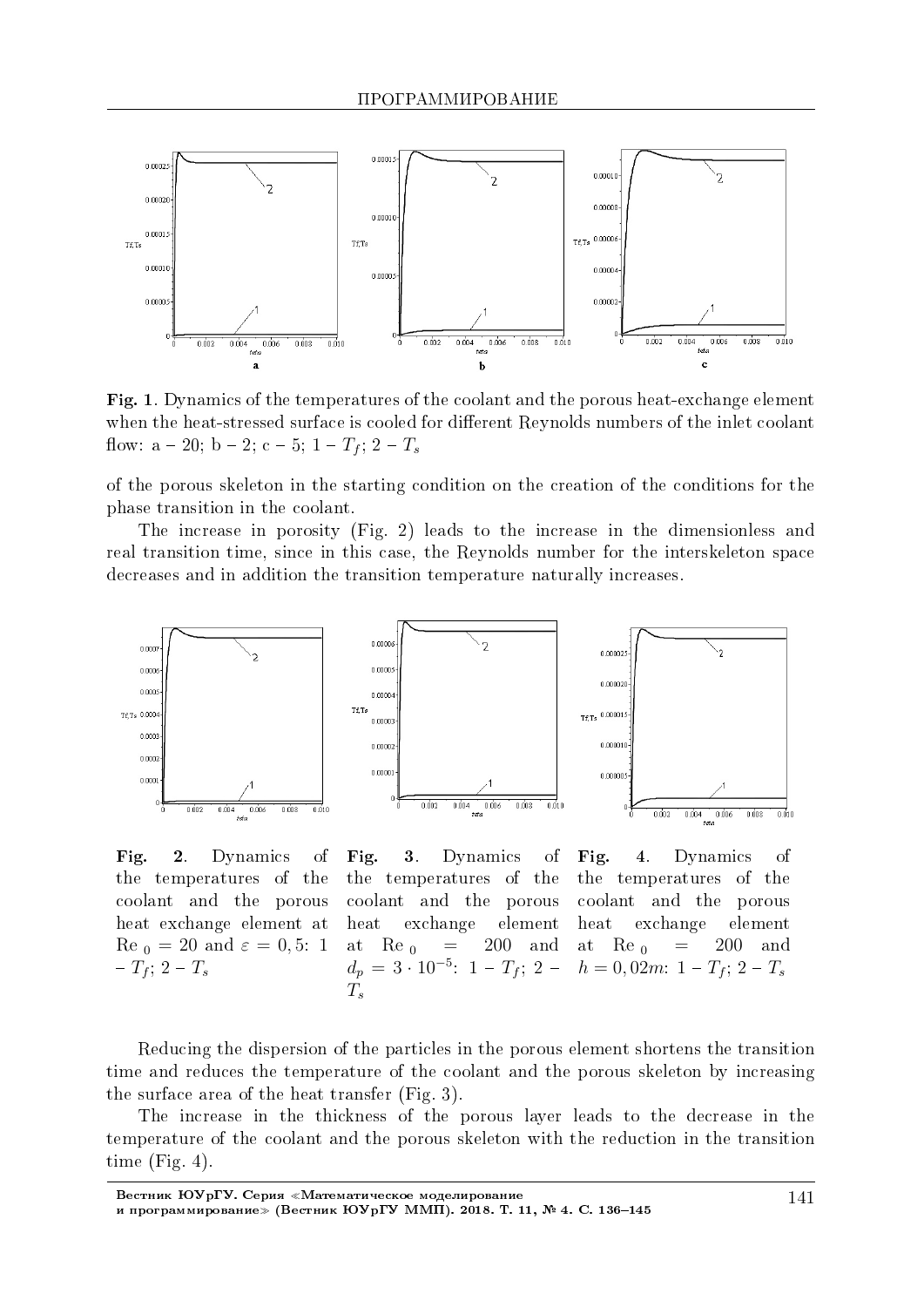Since, for the vast majority of practically important cases, condition (22) is satised and  $s_1$  is substantially smaller than  $s_2$ , then, for example, from (24) we can find an approximate estimate of the dimensionless time for setting the stationary cooling regime from

$$
\overline{\overline{T_s}}\left(\theta_c\right) / \overline{\overline{T_s}}\left(\infty\right) - 1 = \delta,
$$
\n
$$
\theta_c \approx \frac{1}{s_1} \ln \left[ \frac{2\delta \left(s_1 - s_2\right) \gamma \Lambda B}{s_2 \left(s_1 + 2\gamma \Lambda B\right)} \right],
$$
\n(25)

where  $\delta$  is predetermined relative accuracy of determination  $\theta_c$  (usually  $\delta = 0.01$ ).

Proceeding from the assumption that the thermal initial section in the flat porous layer in the hydrodynamic regime of the ideal displacement of the coolant with constant velocity is formed in time similarly to the heat transfer coefficient along the axial coordinate, comparison with the experimental data from [19] (Fig. 5) shows a satisfactory correlation with the calculation results according to the proposed formula (25).



Fig. 5. Dependence of the determination of the dimesionless time on the Reynolds number for the coolant: *−−−* is empirical approximation [19]; *•* is calculation by (25)

## Conclusion

from where

The proposed model makes it possible to identify the duration of the transient thermal regime when cooling heat-stressed surface with a porous heat exchanger without complicated calculations and to not only select the rational macro- and micro-geometry of the porous skeleton, but also to evaluate the effect of thermophysical characteristics on the kinetics of the setting of the thermal stationary regime.

# References

- 1. Kandlikar S.G., Garimella S., Li D., King M.R. Heat Transfer and Fluid Flow in Minichannels and Microchannels. N.Y., Elsevier, 2014.
- 2. Hutter G.W. The Status of World Geothermal Power Generation. Procceding World  $Geothermal~Congress, 2000, pp. 23-37.$
- 3. Advani S.G., Sczer M. Process Modeling in Composite Manufacturing. N.Y., CRC Press, 2002.
- 4. Howell J.R., Hall M.J., Ellzey J.L. Combustion of Hydrocarbon Fuels Within Porous Inert Media. Progress in Energy and Combustion Science, 1996, vol. 22, pp. 121–145.
- 5. Bees M.A., Hill N.A. Wavelengths of Bioconvection Patterns. The Journal of Experimental  $Biology, 1997, vol. 200, pp. 1515-1526.$
- 6. Nield D.A., Bejan A. Convection in Porous Media. N.Y., Springer, 1999.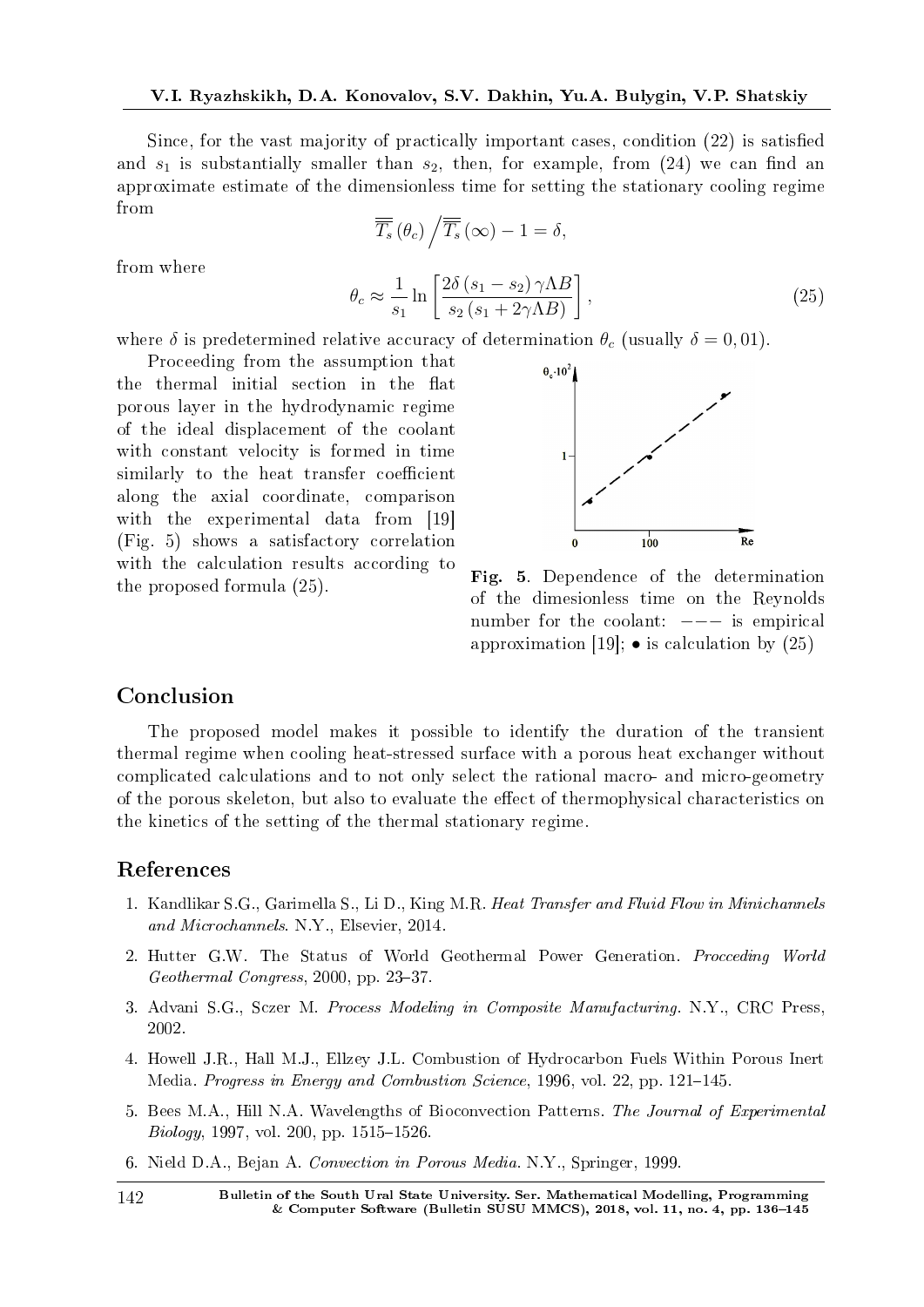- 7. Alazmi B., Vafai K. Analysis of Variants Within the Porous Media Transport Models. Journal of Heat Transfer, 2000, vol. 122, pp.  $303-326$ .
- 8. Hsu C.T., Cheng P. Thermal Dispersion in Porous Medium. International Journal of Heat and Mass Transfer, 1990, vol. 33, no. 8, pp.  $1587-1597$ .
- 9. Guo Z., Kim S.Y., Sung H.J. Pulsating Flow and Heat Transfer in a Pipe Partially Filled with a Porous Medium. International Journal of Heat and Mass Transfer, 1997, vol. 40, no. 17, pp. 4209-4218.
- 10. Vafai K., Alkire R.I., Tien C.L. An Experimental Investigation of Heat Transfer in Variable Porosity Media. International Journal of Heat and Mass Transfer, 1985, vol. 107, pp. 642–647.
- 11. Renken K.J., Poulikakos D. Experiment and Analysis of Forced Convection Heat Transfer in a Packed Led of Spheres. International Journal of Heat and Mass Transfer, 1988, vol. 31, pp. 1399-1408.
- 12. Teruel F.E. Validity of the Macroscopic Energy Equation Model for Laminar Flows Through Porous Media: Developing and Fully Developed Regions. International Journal of Thermal  $Sciences, 2017, vol. 112, pp. 439-449.$
- 13. Ryazhskih V.I., Konovalov D.A., Slyusarev M.I., Drozdov I.G. [Analysis of Mathematical Model Heat Removal from the Flat Surface by the Laminar Moving Refrigerant through Conjugation Porous Medium]. Bulletin of the South Ural State University. Series: Mathematical Modelling, Programming and Computer Software, 2016, vol. 9, no 3, pp. 68-81. (in Russian) DOI: 10.14529/mmp160306
- 14. Ingham D.B. Governing Equations for Laminar Flows Through Porous Media. Emerging Technologies and Techniques in Porous Media, Dordrecht, Springer Science+Business Media, 2004, vol. 134, pp. 1-11. DOI: 10.1007/978-94-007-0971-3
- 15. Popov I.A. Gidrodinamika i teploobmen v poristyih teploobmennyi aelementah i apparatah [ Hydrodynamics and Heat Transfer in Porous Heat Exchange Elements and Apparatus]. Kazan, Center Informacionnyih Thenologii, 2007. (in Russian)
- 16. Bear J., Bachmat Y. Introduction to Modeling of Transport Phenomena in Porous Media. Dordrecht, Kluwer Academic Publishers, 1991. DOI: 10.1007/978-94-009-1926-6
- 17. Amiri A., Vafai K. Analysis of Dispersion Effects and Non-Thermal Equilibrium, Non-Darsian Variable Porosity Incompressible flow Through Porous Media. Journal Heat and Mass Transfer, 1994, vol. 37, no. 6, pp. 939-954.
- 18. Dech G. Rukovodstvo k prakticheskomu primeneniyu preobrazovaniya Laplasa i zpreobrazovaniya [A Guide to the Practical Application of the Laplace Transform and the z-Transform]. Moscow, Nauka, 1971. (in Russian)
- 19. Dehghan M., Valipour M.S., Saedodin S., Mahmoudi Y. Investigation of Forced Convection Through Entrance Region of a Porous-Filled Microchannel: An Analytical Study Based on the Scale Analysis. Applied Thermal Engineering, 2016, vol. 99, pp. 446–454.

Received July 16, 2018

Вестник ЮУрГУ. Серия «Математическое моделирование и программирование≫ (Вестник ЮУрГУ ММП). 2018. Т. 11, № 4. С. 136-145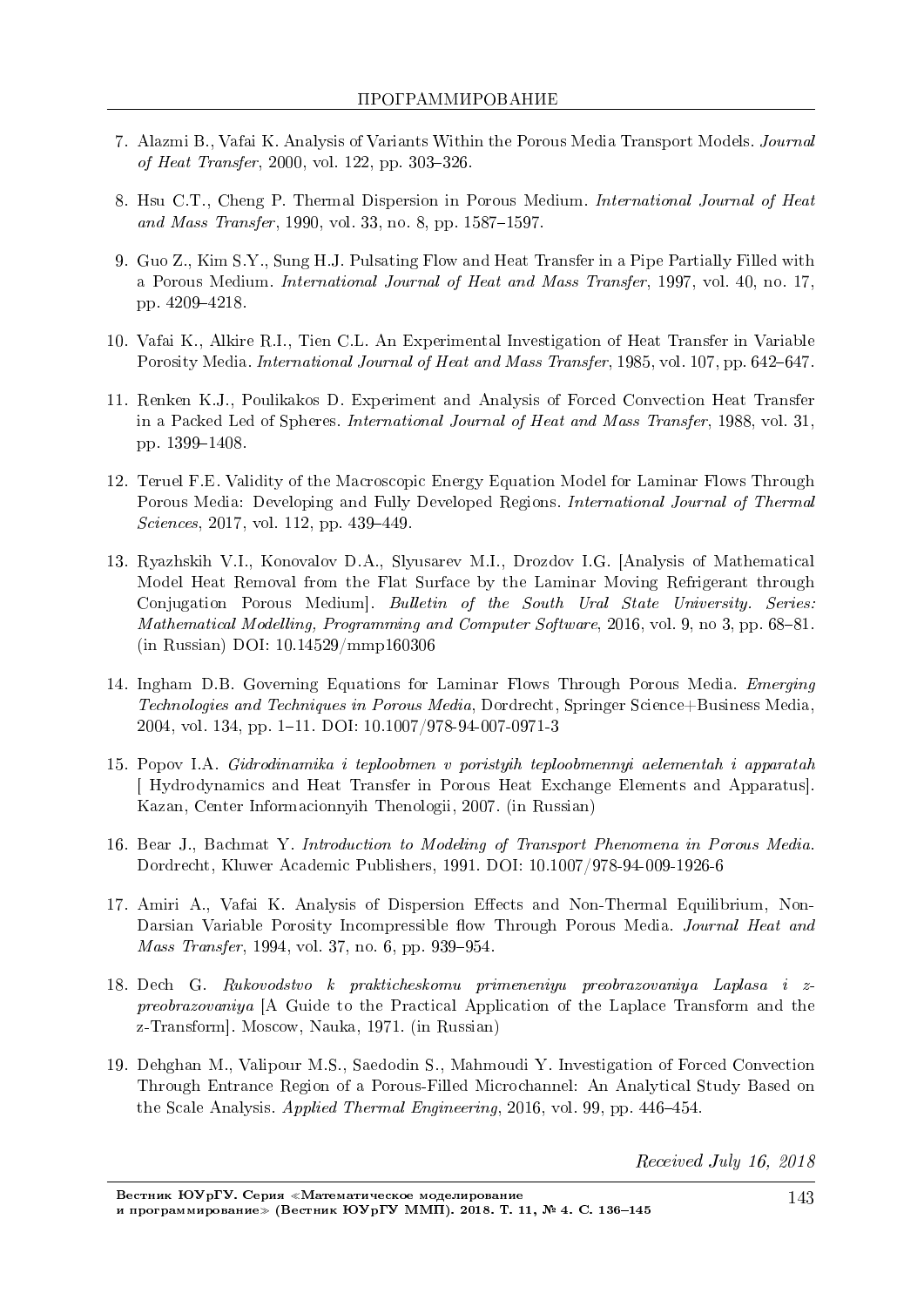#### VДК 621.1.016.4(03) DOI: 10.14529/mmp180410

# МАТЕМАТИЧЕСКАЯ МОДЕЛЬ ПРОГРЕВА ПЛОСКОГО ПОРИСТОГО ТЕПЛООБМЕННИКА СИСТЕМЫ ОХЛАЖДЕНИЯ ТЕПЛОВЫДЕЛЯЮЩЕЙ ПОВЕРХНОСТИ В РЕЖИМЕ ПУСКА

В.И. Ряжских $^1,\not\!\!A.$  Коновалов $^1,\ C.B.$  Да $x$ ин $^1,\ \pmb{E. A.}$  Булыгин $^1,$  $B.\Pi.$  *IIIauxuu*<sup>2</sup>

 $1$ Воронежский государственный технический университет, г. Воронеж, Российская Федерация <sup>2</sup>Воронежский государственный аграрный университет, г. Воронеж,

Российская Федерация

На основе сопряженных гидродинамической модели Дарси – Бринкмана – Форчхеймера и тепловой модели Шуманна с граничными условиями второго рода путем геометрического 2D-осреднения предложена модель с сосредоточенными параметрами для идентификации интегральной кинетики температурных полей пористой матрицы и ньютоновского теплоносителя без фазовых переходов. Модель адаптирована для охлаждения теплонапряженной поверхности с помощью пористого теплообменника с однородной пористостью и проницаемостью, подчиняющейся модифицированному соотношению Козени - Кармана, в виде задачи Коши, решение которой получено в конечном аналитическом представлении для среднеобъемных температур теплоносителя и пористой матрицы. Показана возможность существования гармонического затухающего колебания полей температур и отсутствие перегрева теплоносителя в пусковом режиме системы охлаждения. Для безразмерного времени установления стационарного функционирования пористого теплообменника получена приближенная оценка, коррелирующая с известными данными вычислительного и натурного экспериментов

 $K$ лючевые слова: плоский пористый теплообменник; теплонапряженная поверхность; граничные условия второго рода; пусковой режим; время установления ста $uu$ онарного теплового режима.

# $J$ <sub>*M*Teparypa</sub>

- 1. Kandlikar, S.G. Heat Transfer and Fluid Flow in Minichannels and Microchannels / S.G. Kandlikar, S. Garimella, D. Li, M.R. King. Oxford: Elsevier, 2014.
- 2. Hutter, G.W. The Status of World Geothermal Power Generation // Procceding World Geothermal Congress.  $-2000$ .  $- P. 23-37$ .
- 3. Advani, S.G. Process Modeling in Composite Manufacturing / S.G. Advani, M. Sczer. New York: Marcel Dekker, 2002.
- 4. Howell, J.R. Combustion of Hydrocarbon Fuels within Porous Inert Media / J.R. Howell, M.J. Hall, J.L. Ellzey  $//$  Progress in Energy and Combustion Science.  $-$  1996.  $-$  V. 22.  $-$ P.  $121-145$ .
- 5. Bees, M.A. Wavelengths of Bioconvection Patterns / M.A. Bees, N.A. Hill // The Journal of Experimental Biology.  $-1997. -V. 200. -P. 1515-1526.$
- 6. Nield, D.A. Convection in Porous Media / A. Bejan. New York: Springer, 1999.
- 7. Alazmi, B. Analysis of Variants within the Porous Media Transport Models / B. Alazmi, K. Vafai  $//$  Journal of Heat Transfer.  $-2000. -V.$  122.  $- P.$  303-326.
- 8. Hsu, C.T. Thermal Dispersion in Porous Medium / C.T. Hsu, P. Cheng // Journal of Heat and Mass Transfer. - 1990. - V. 33,  $N_2$  8. - P. 1587-1597.
- 9. Guo, Z. Pulsating Flow and Heat Transfer in a Pipe Partially Filled with a Porous Medium / Z. Guo, S.Y. Kim, H.J. Sung // Journal of Heat and Mass Transfer.  $-1997. -V. 40, N<sup>2</sup>17. -$ P. 4209-4218.